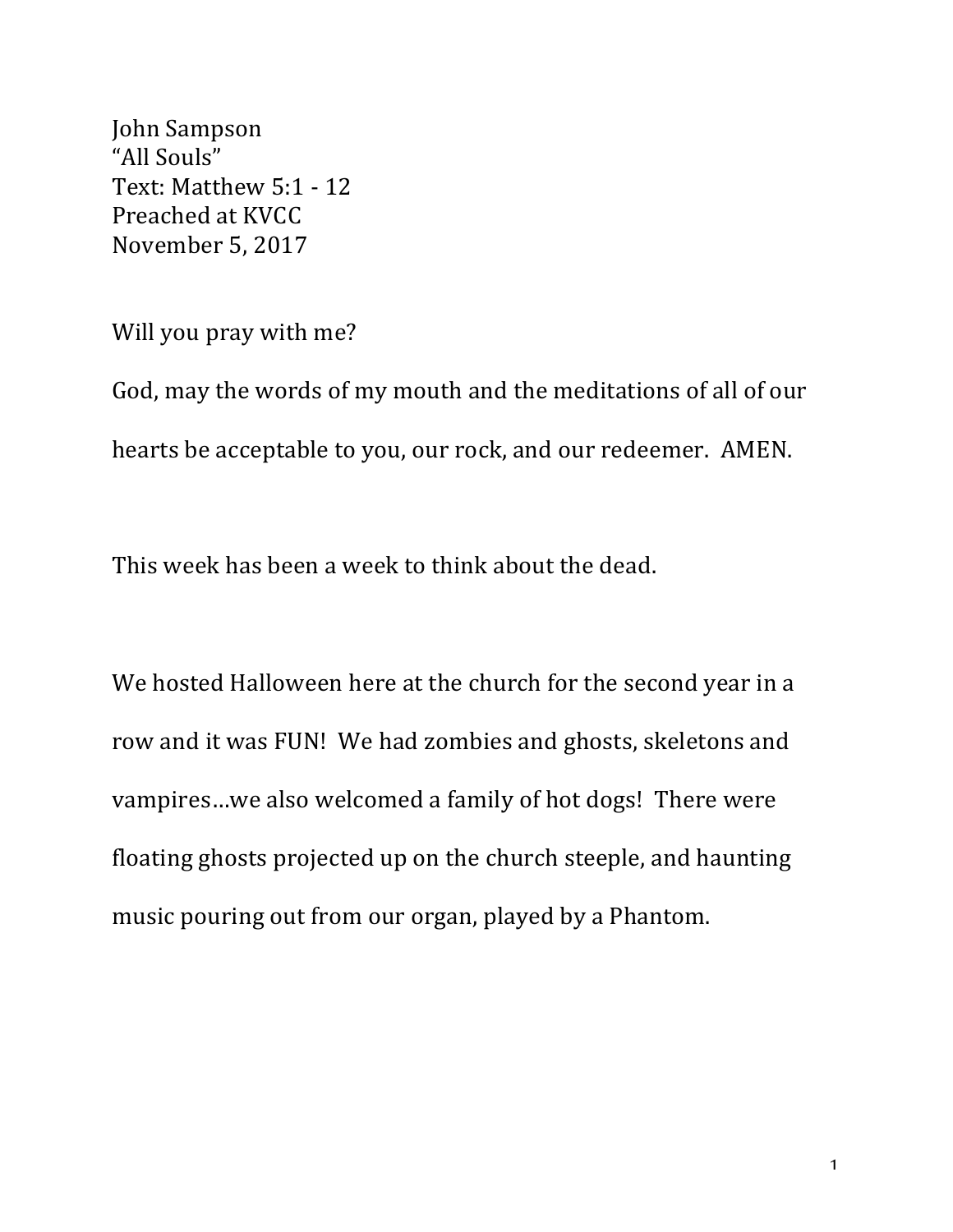Halloween, a day when our culture tells us that the gates to the other side open, and those beings who have preceded us in death come back and revisit the living, for... Milk Way bars, and M&Ms.

But it's not just our culture that imbues this time of year with a special connection to the dead. Some of us here today, especially from Catholic and Episcopal backgrounds, will also remember the special church services that acknowledge the saints, those who have been deeply touched by God's reality in their lives, and also all of the uncanonized people who have touched our lives, in the special services for All Saints Day, and All Souls Day. These are days when we remember those who have died and the church prays for their reunion with God.

But this has also been a moment of another deadly terror attack, this time in New York City where a man drove a truck through a crowd killing 8 people. The perpetrator had been doing Google searches on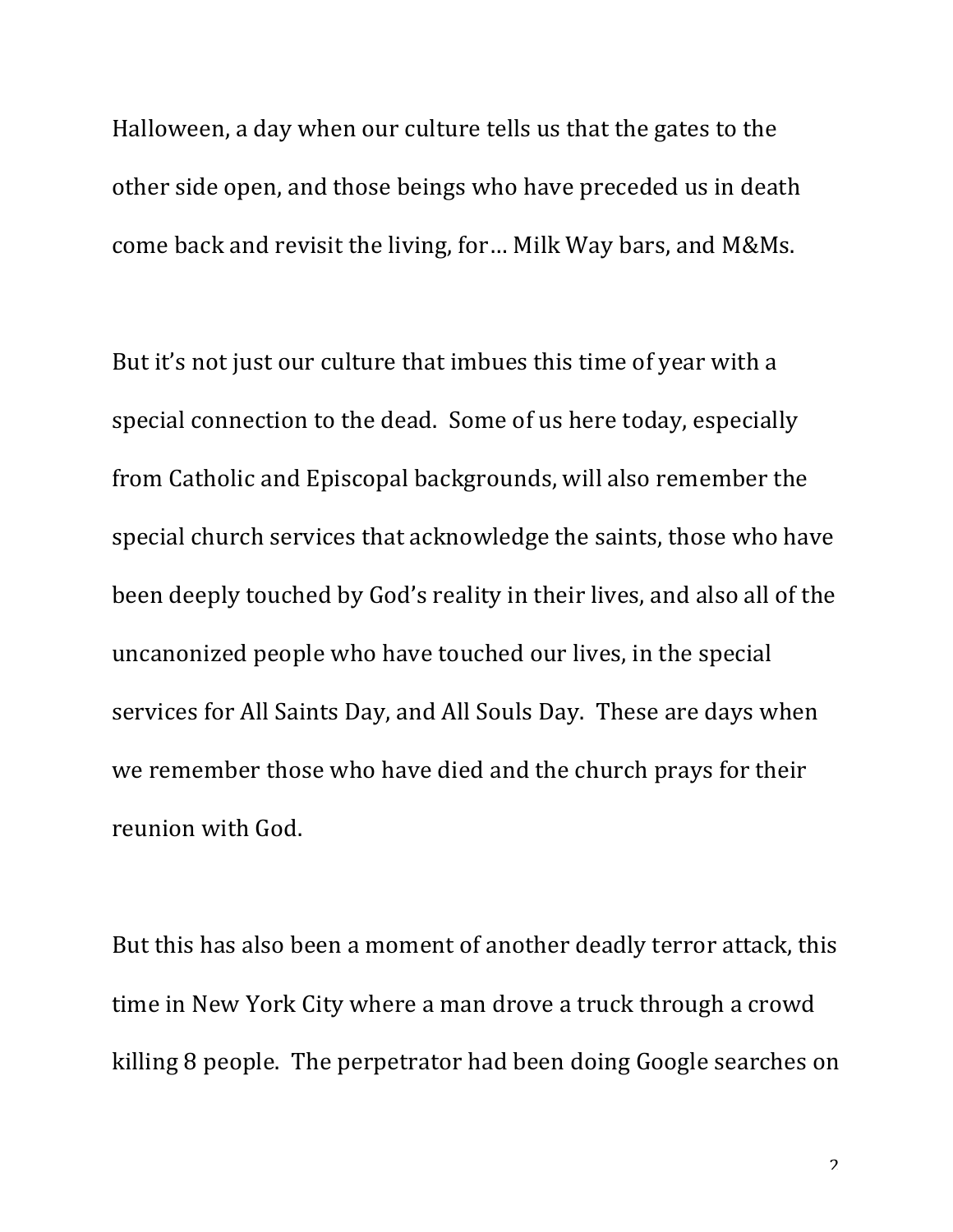Halloween choosing the date to inflict added casualties to a plan he had been creating for over a year.

This has been a week to think of death imaginatively and religiously, but also, unfortunately, a week to be faced with the truth of a world that never seems to be able to rest between acts of murder targeted at the innocent and the ordinary.

What do you think happens after death?

Out of all of the weeks in the year, this is the week we may have asked ourselves this question.

From talking to many of you over the past year I know that there are lots of answers to this question sitting in our pews. For some of us here this morning we believe that we have souls that are spiritual reflections of ourselves and that these souls travel on to a place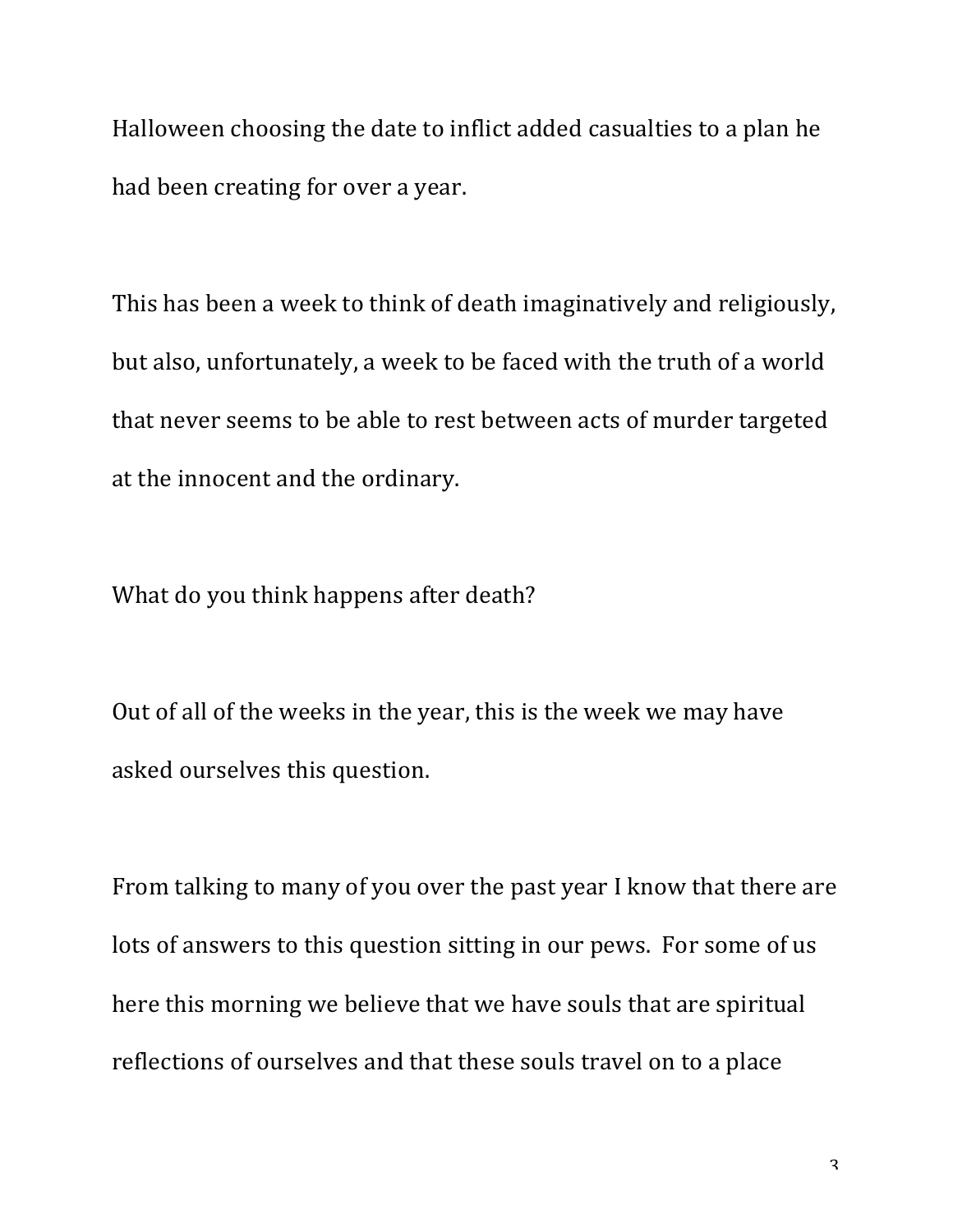called heaven after we die to be with God and reunited with our loved ones who have died before us. For others, we believe that our energy will be remanifest in new bodies moving forward down the ages here on earth. For others, we simply don't know what happens to us when we die.

And just like us, the authors of our Bible have had different answers to this question. For some authors of the earlier books of our scriptures at death humanity simply fell into unconscious oblivion, for others our souls did travel to another place and could be recalled to this world for consultation, and still others believed not in individual resurrection to Heaven or Hell, but in God's raising all of humanity bodily at the end of time for judgment. Like us here this morning, our spiritual ancestors couldn't agree on what they knew about what happens to us after death.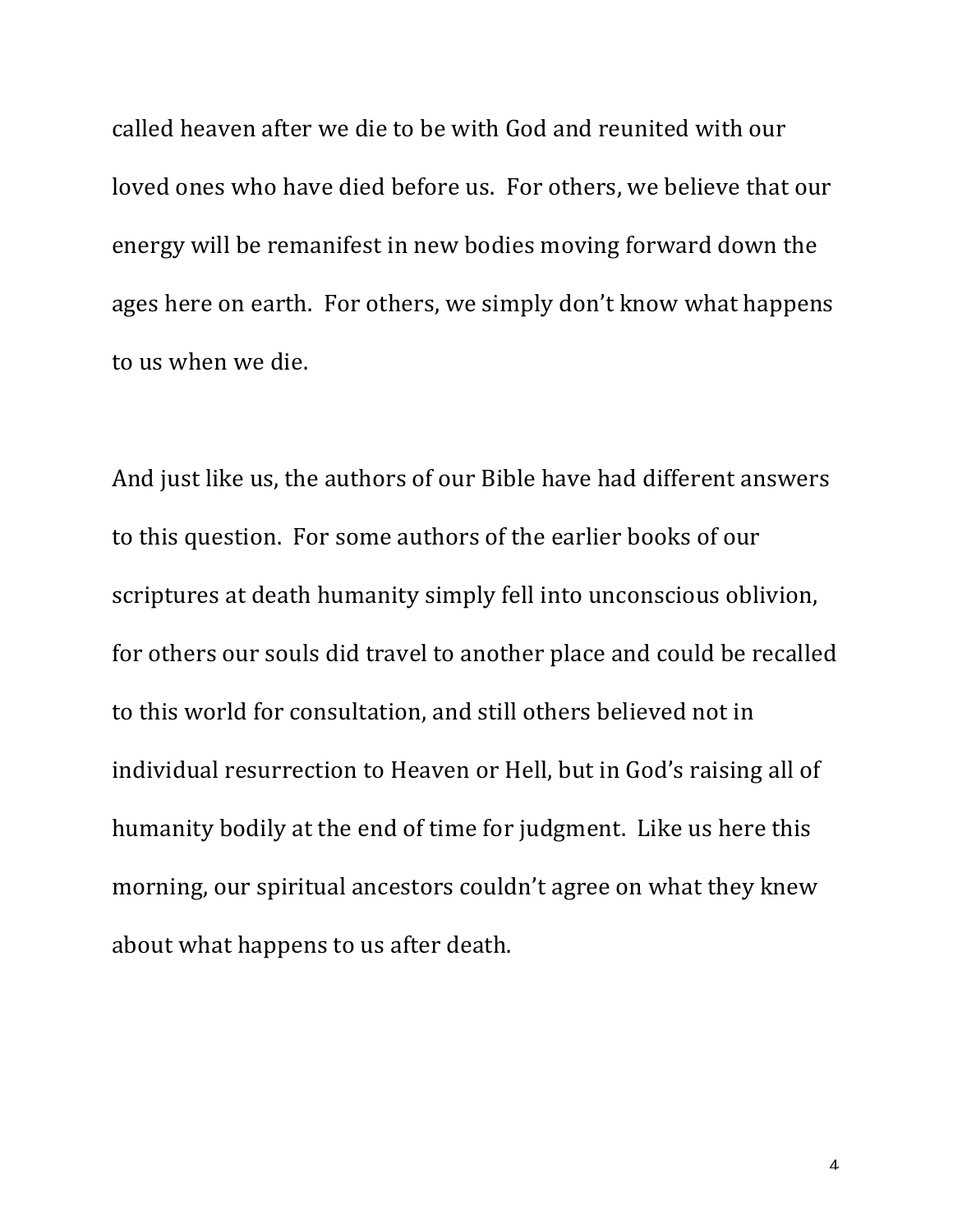So what if we asked Jesus? What would Jesus tell us happens to us after we die? What would he say to us?

Well, in our reading this morning, Jesus pulls a Jesus. I like the fact that I have begun to use the name Jesus, not just to describe a man, but to define an act of deflection that brings about a deeper insight, or reveals a greater truth, even if it never actually answers the question I may have led with. This day Jesus pulls a Jesus on all of us who might be asking him to finally reveal to us what happens after death.

You see in the passage we heard from Matthew Jesus takes the camera and instead of pointing it out there, out to the graves, and the graveyards, he turns it and points its lens unflinchingly back at us. And looking right into our eyes he says, "Blessed are those who mourn, for they will be comforted." And he's not talking about some abstract mourners; he's talking to us because he knows somewhere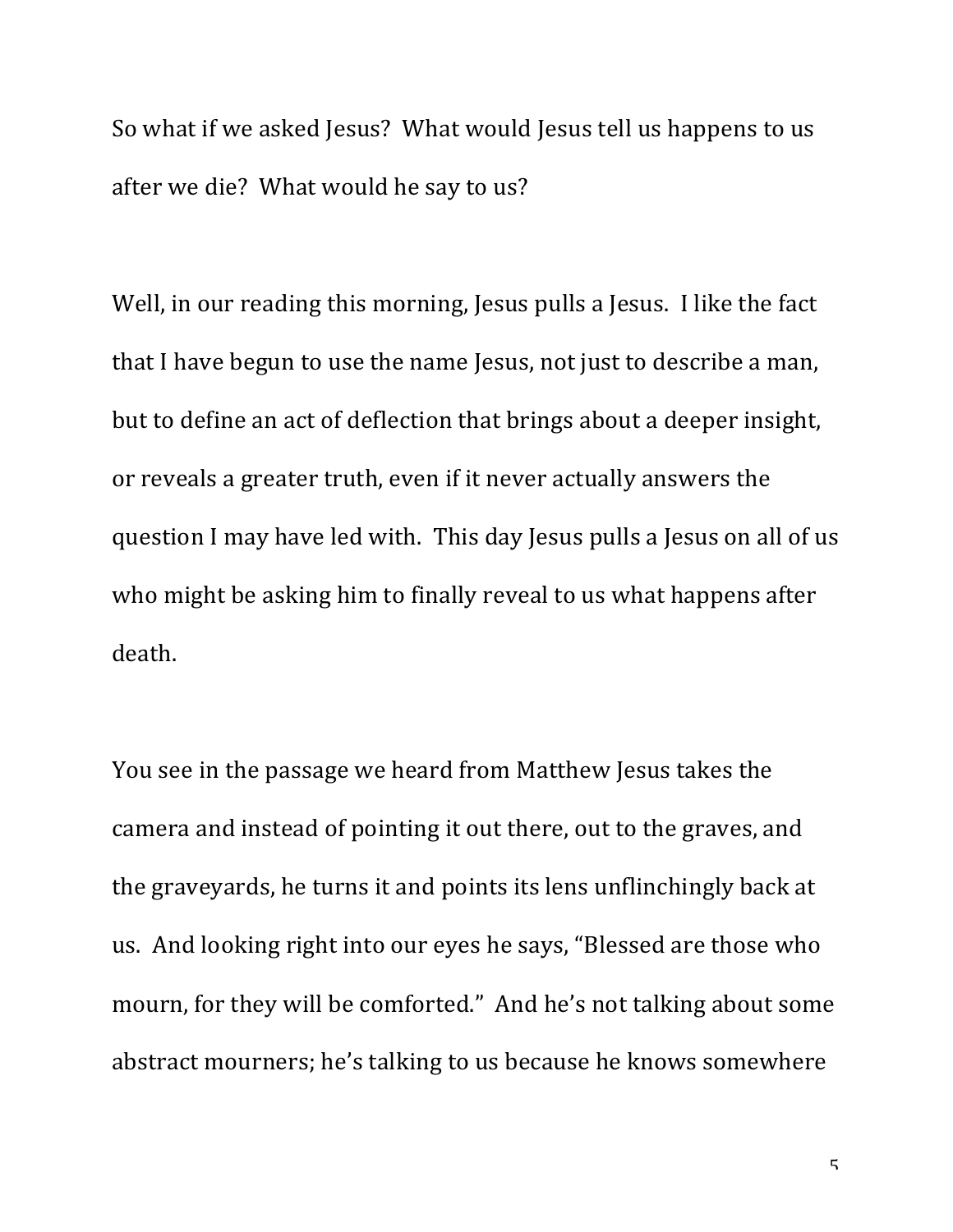deep in our hearts we are all mourning the loss of someone, or something.

Take just a second and conjure up before your minds and hearts the image of someone or something you may have lost, someone who you miss so desperately, something you thought you couldn't live without.

Now I invite you to say that name out loud, to share that name in this space, among these people.

[Names.]

Now hear the good news.

We. We who mourn. We who mourn even this day. We are blessed. And we will be comforted. Our despair, and our sadness. They don't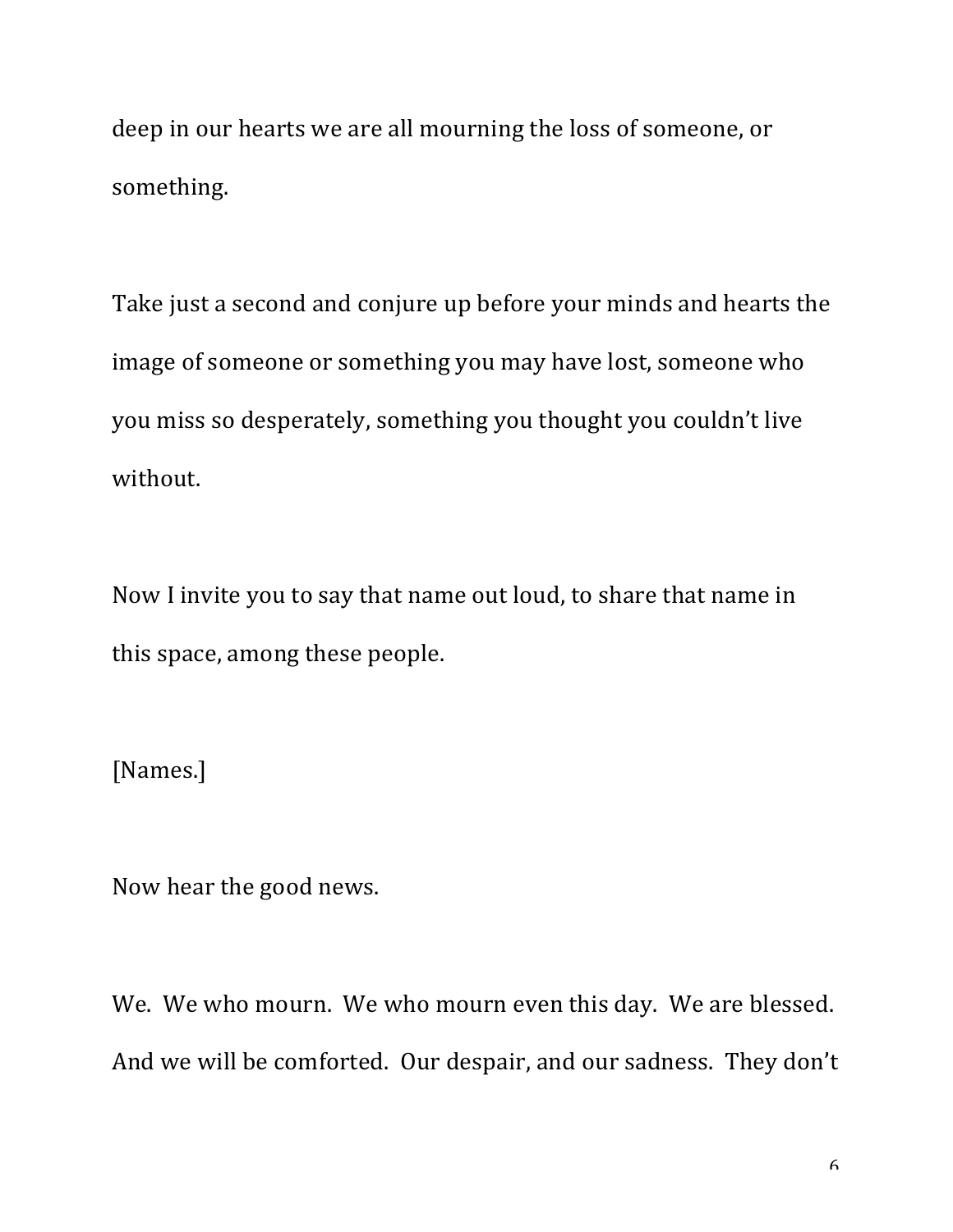have ultimate power. I don't say that. A man who is overflowing with the Presence of the Divine says that to us, to all of us. These are the words of Jesus. And what is more. He tells us that we will be comforted; we are already comforted. Comforted by the spirit of God, who is called the author of Love. Comforted by the words and the hearts of our families and friends.

You see in our loss, and in our mourning we haven't been forgotten; we have been seen, and embraced.

By turning the camera's lens from the beyond to the here and now Jesus asks us to put down the speculation about what happens to us after death. The dead will take care of themselves he says somewhere else. He asks us instead to focus on ourselves, those left behind, and invites us to work great acts of compassion and healing in the lives of all of us whose hearts have been shattered by death